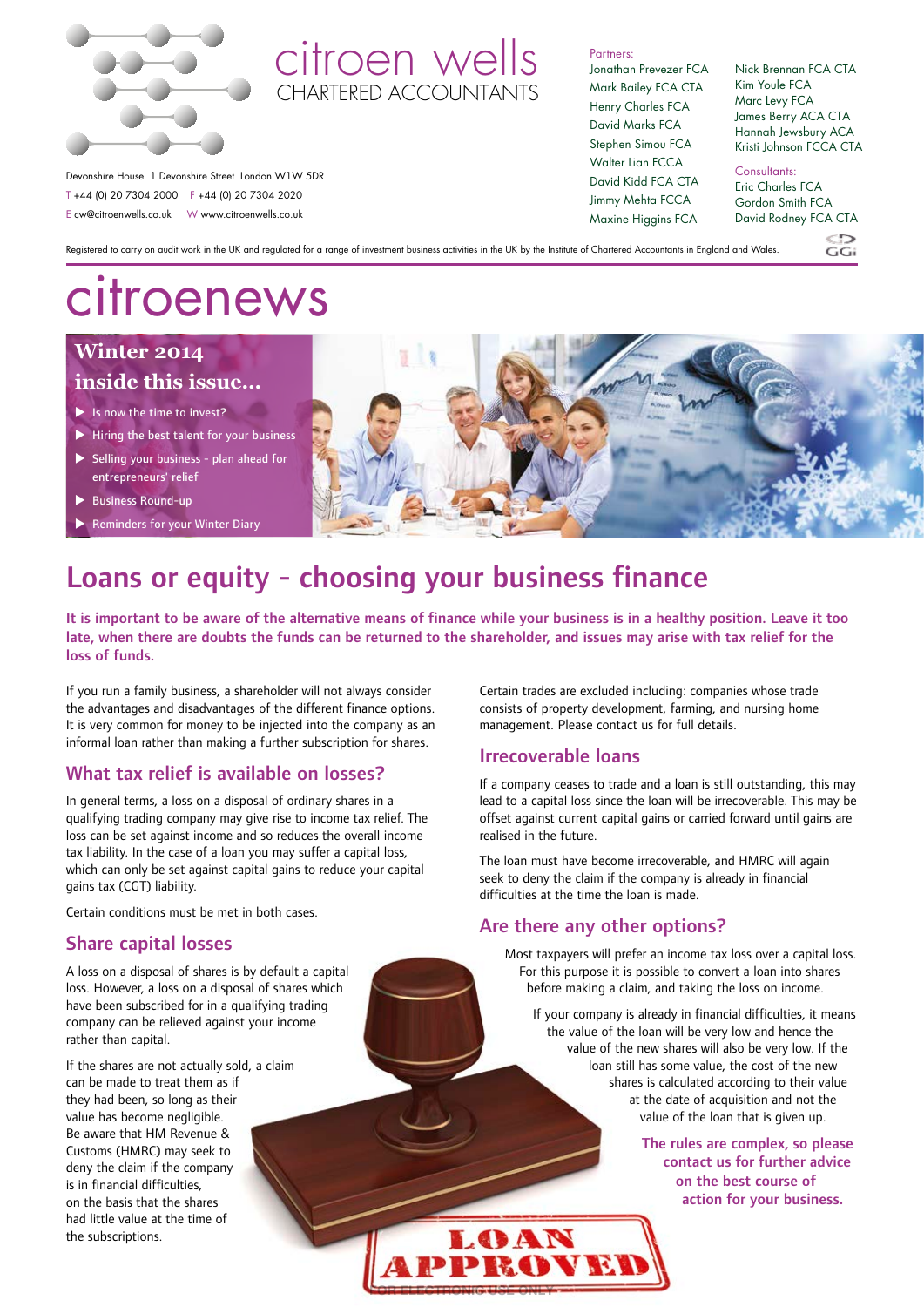### Is now the time to invest?

A number of Government approved investment schemes are available to encourage private individuals to invest in smaller high risk unquoted trading companies, and now in social enterprises. Various tax reliefs are available to encourage investment. Here we provide a round-up of your options.

All the schemes have detailed rules on qualifying investors, the investment vehicle and type of investment. The schemes are:

- Enterprise Investment Scheme (EIS)
- y Venture Capital Trust Scheme (VCT)
- Seed Enterprise Investment Scheme (SEIS)
- Social Investment Relief (SIR)

Depending on the scheme, you may be able to take advantage of these incentives:

#### Income tax relief

A qualifying investment up to £1 million, depending on the scheme, reduces the investor's tax liability for that year. In some cases, claims can be made to carry back this relief to the previous tax year, if you have insufficient tax liability in the current year.

Income tax relief is 30% of the qualifying investment, except SEIS which is 50%.

The investments must generally be held for three years, except VCT which requires five years.

#### Capital gains and losses

Any capital gain on disposal of a qualifying investment (held for three years) will generally be exempt. If your investment is disposed of at a loss, the loss will be allowable but generally reduced by any income tax relief you claim.

There is no minimum ownership requirement for VCT shares to qualify for capital gains tax (CGT) exemption but losses are not allowable.

#### Capital gains deferral relief

A gain on the disposal of any asset can be deferred by

investing it directly in a qualifying EIS or SIR. This relief is not available for VCT or SEIS investments.

The deferred gain generally becomes chargeable when the qualifying investment is disposed of. However, for qualifying SEIS investments a relief exists which exempts 50% of gains up to a maximum reinvestment limit of £100,000 (i.e. £50,000).

#### Investment income

Any other income from the investment schemes is taxable, with exemption for dividends on ordinary VCT shares.

To discuss the best course of action for you please contact us.

## Hiring the best talent for your business

When it comes to hiring top talent, smaller businesses can't usually compete with the major corporations on things like salary and benefits – and with the economy on the upturn, potential employees can increasingly afford to hold out for the best jobs. So how can you make sure that you're able to find and attract the best recruits? Here are some ideas…

#### Know your competition

Hiring the best people means knowing who else is looking for them. Jobs boards and employment agencies can be valuable for your research purposes, allowing you to see who's hiring and for what.

Many businesses advertise opportunities on their websites, and a quick search online can reveal your rivals. Take a look at their recruitment listings and think about how you can improve on them to attract more applicants.

#### Public Relations

Online search engines are often the first point of contact between potential employees and a business. Your website is your first chance to attract their attention, and that's before they get to the recruitment page.

New business and new employees will respond well to good content. Blogs, articles, news and social media links are just some of the ways you can make your online presence more interesting.

#### Make sure you're visible

There are numerous ways for individuals to contact businesses, and making sure you're available through all these channels is a way to get more applications. With a broader reach, you're more likely to grab the attention of your perfect employee.

Your own website, employment agencies, online job listings in your industry, and social media may prove vital – as well as newspapers, jobs boards, and mailers to your database of contacts.

#### Advertising your 'company culture'

 $\frac{1}{2}$ 

Larger businesses often find it difficult to maintain the kind of public image that makes them appealing to today's qualified candidates. While maintaining a professional look and feel, it's easier for smaller businesses to avoid the overly corporate, old-fashioned style of larger corporations.

Being seen as fresh, youthful and unique could bring the applications flooding in, even when you're not actively recruiting. Creating an interesting place to work – with the right office, a sociable team, and ethical values – might put you ahead of even the largest businesses.

#### Keep searching

Even if you're not currently recruiting, it's likely that you'll have another open position soon – especially if you're a small business with a lot of potential to expand. By accepting CVs and keeping a note of the most promising individuals you meet during the daily running of your business, you'll begin your recruitment drive with a great head start.

Don't forget to have your current staff on the case as well. Remuneration or benefits for employee referrals can help you find the people you need, and can also work as a great selling point in your advertisements.

These are just a few of the ways that you can expand your business and fill positions with the most qualified individuals, who'll help you achieve great things in the future. Contact us to make the most of your finances and help prepare your business for any changes which may come.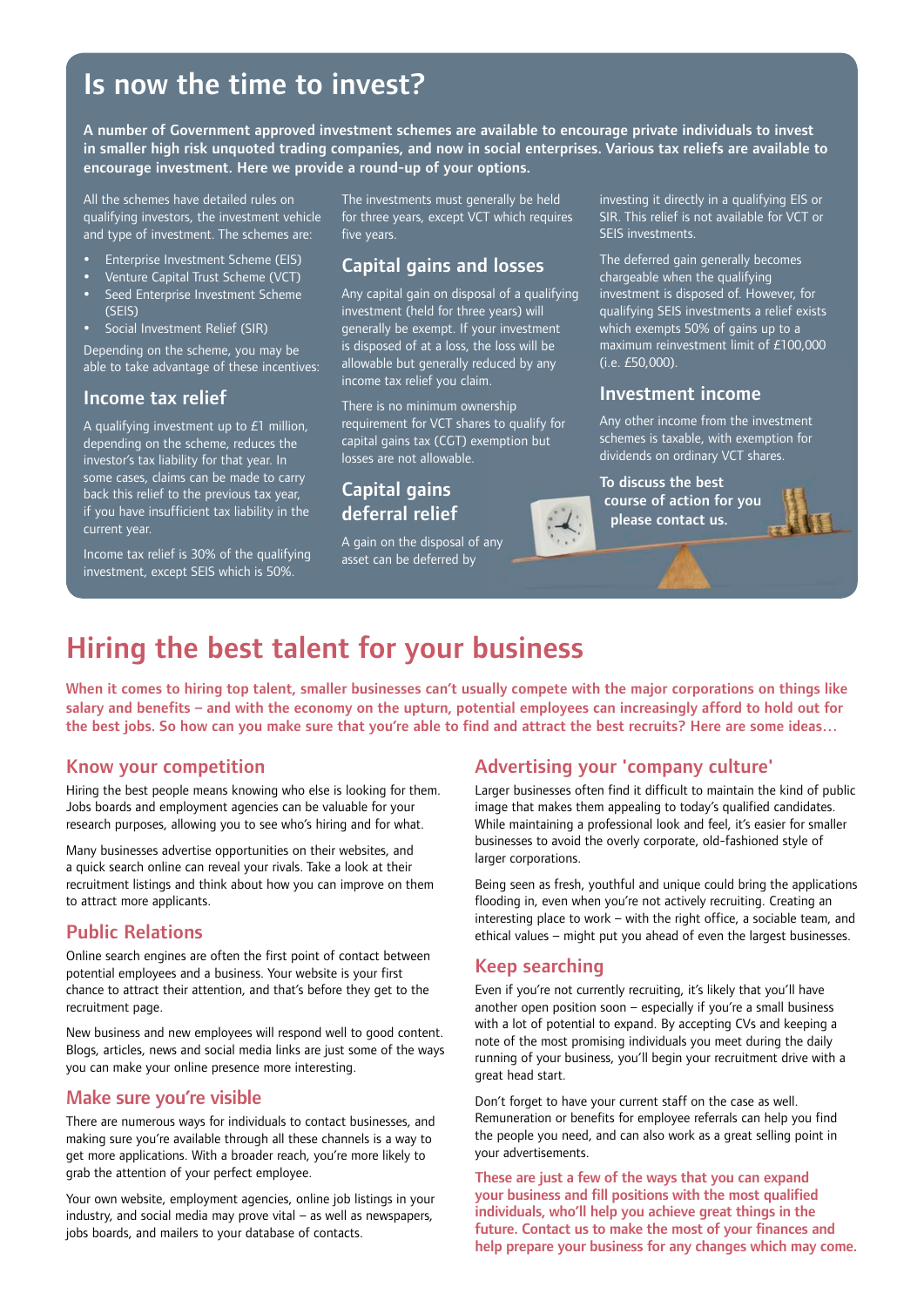

Entrepreneurs' relief can be very valuable, potentially reducing the capital gains tax on the sale of a business from a rate of 28% to 10%. However, the relief is only available as long as the qualifying conditions are met. Because the conditions generally need to be met for 12 months prior to the disposal or the cessation of the business, it is essential to plan ahead for the sale to maximise the aid you are able to receive.

The relief is available to individuals and to some trustees on qualifying gains made on the disposal of all or part of a business, the disposal of the assets of the business after it has stopped trading, or shares in a personal trading company. Individuals may qualify if they are in business as a sole trader or in partnership, or if they hold shares in their personal trading company.

Relief is available up to the lifetime limit (currently £10 million). Each spouse or civil partner has their own lifetime limit. The relief must be claimed.

#### **Conditions**

The conditions which must be met for the relief to be forthcoming depend on the nature of the disposal. These conditions must be met throughout the qualifying period.

Where the disposal is of the whole or part of a business, the individual must either own the business directly or in partnership. If the disposal is of assets following the cessation of a business, once again, the individual must have owned the business directly or in partnership, and the assets in use at cessation. Further, the disposal of the assets must take place within three years of the date on which the business ceased.

In the case of a disposal of shares or securities, to qualify for relief the company must be:

- the individual's personal company;
- either a trading company or the holding company of a trading group; and
- the individual must be either an officer or an employee of that company (or of one or more members of the trading group).

A company is the individual's personal company if he or she holds at least 5% of the ordinary share capital and that holding has at least 5% of the voting rights.

### Planning ahead – the importance of the qualifying period

The conditions for Entrepreneurs' Relief must be met throughout the qualifying period. Disposal of the whole or part of a business has a qualifying period of one year ending with the date of the disposal. If the business ceases, the qualifying period is the period of one year ending with the date of cessation. Where the claim for

relief relates to the sale of shares or securities in a personal trading company, the qualifying period runs to the date of their disposal. (However, if the company ceases to be a trading company or a member of a trading group within the period of three years before the date of disposal of the shares or securities, the qualifying period runs to the date on which the company ceased to be a trading company or a member of a trading group.)

The cost of failing to meet the qualifying conditions throughout the qualifying period can be high. It is therefore essential to plan ahead for the disposal. To maximise relief, this may mean that shares need to be transferred from one spouse to another to ensure that each holds 5% of the ordinary share capital and 5% of the voting rights. Shares can be transferred between spouses and civil partners at a value which gives rise to neither a gain nor a loss. In some cases, it may be beneficial to delay the disposal to ensure that the conditions have been met throughout the one-year qualifying period.

### Effect of the relief

Where the conditions for entrepreneurs' relief are met, gains on the qualifying disposal are taxed at 10% to the extent that they exceed the capital gains tax annual exempt amount (£11,000 for 2014/15), as long as the lifetime limit remains available. For example, if the conditions for relief are met (and assuming the annual exempt amount is utilised elsewhere) capital gains tax of £50,000 would be payable on a gain of £500,000. Without the relief, the liability could be £140,000 (28% of £500,000). A failure to plan ahead could be very costly.